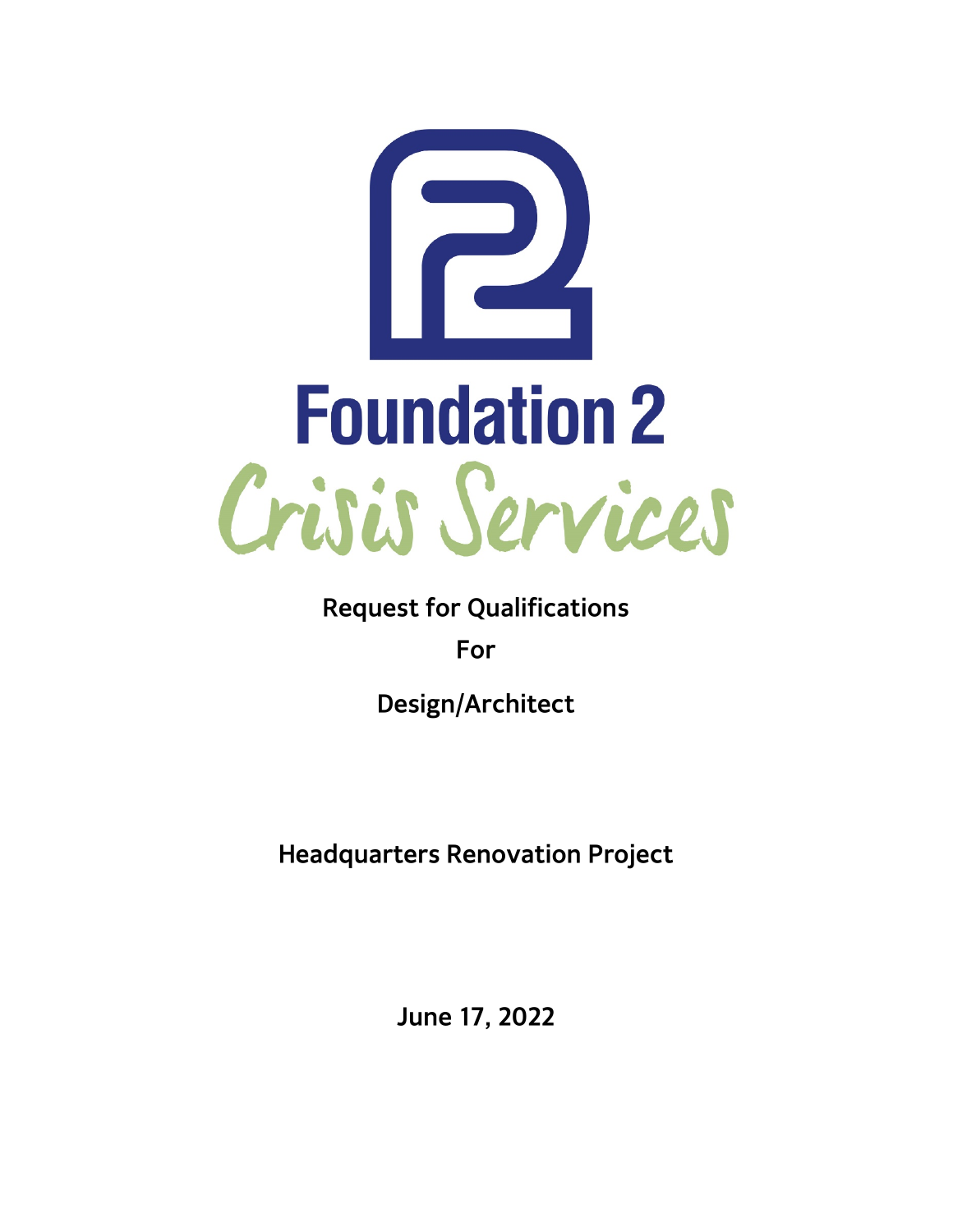# **REQUEST FOR QUALIFICATIONS – DESIGN, DEVELOPMENT AND CONSTRUCTION ADMINISTRATION**

All interested parties shall provide one (1) electronic PDF copy of proposal emailed to [eblomme@foundation2.org](mailto:eblomme@foundation2.org) . Confirmation of receipt will be emailed. **Proposals are due Monday, June 27, 2022, at 4:00pm**. Thank you in advance for your consideration.

**Foundation 2 Crisis Services** Attn: Emily J. Blomme, CEO 1714 Johnson Ave. NW Cedar Rapids, Iowa 52405 [eblomme@foundation2.org](mailto:eblomme@foundation2.org) (319) 200-8424

## **TABLE OF CONTENTS**

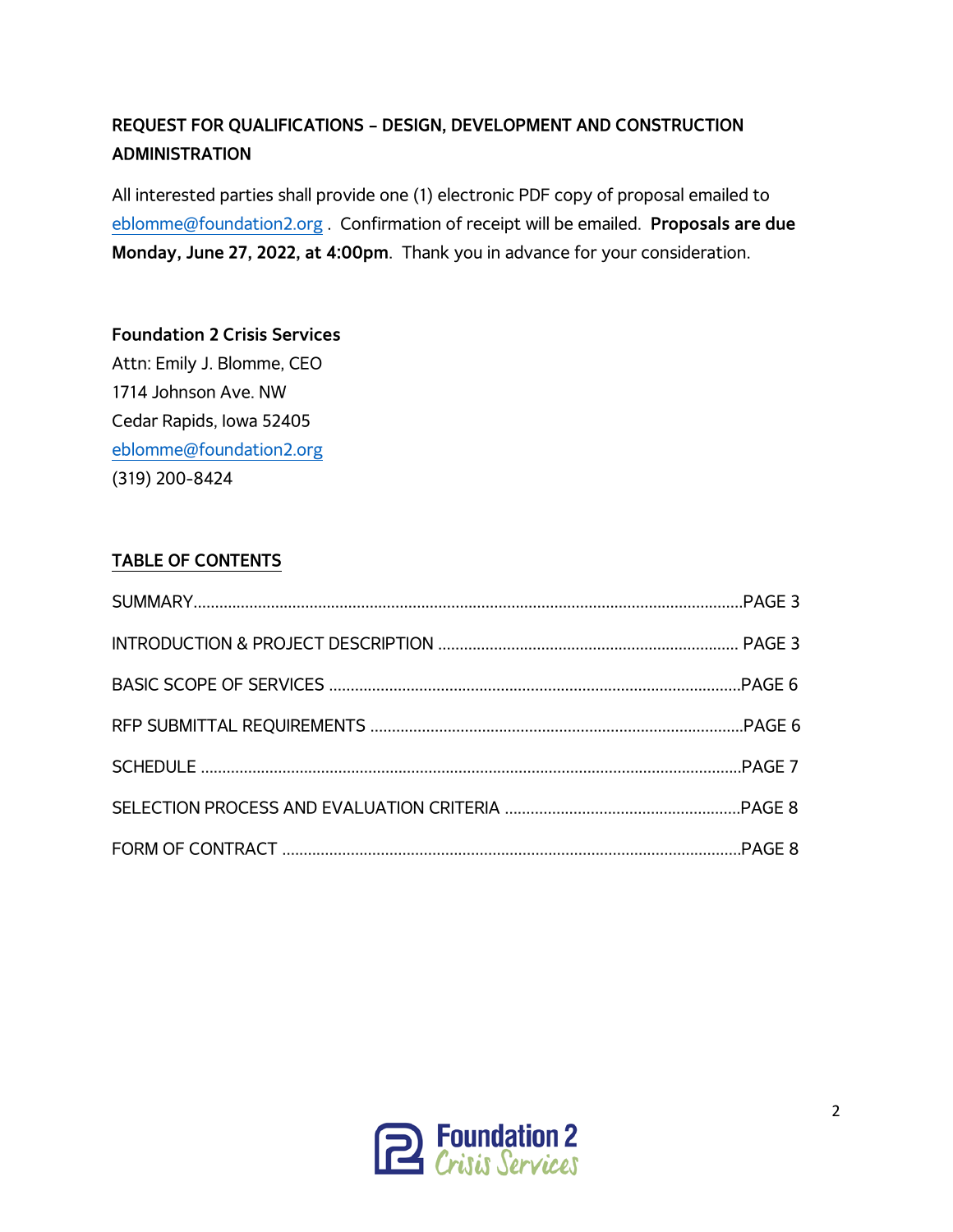#### **SUMMARY**

This Request for Proposal ("RFP") issued by Foundation 2 Crisis Services through partnership with the selected general contractor is soliciting RFQs for multiple phases of the project including schematic design, design development, construction documents, cost estimations, and construction administration on the new Foundation 2 Crisis Services Headquarters Building located in Cedar Rapids, Iowa. The selected architect/firm will work alongside the selected general contractor and Foundation 2 Crisis Services leadership throughout the "Headquarters" project.

The successful firm must have demonstrated experience working with historical buildings and will provide a response that articulates options and oversight of space needs and helps the Foundation 2 Crisis Services leadership team and Board of Directors determine the best path forward.

Proposals received shall be considered valid for sixty (60) days once submitted. To be considered for this work, you must follow the guidelines for proposal format and submission and submit all items electronically to Chief Executive Officer, Emily Blomme [\(eblomme@foundation2.org](mailto:eblomme@foundation2.org) ) **by 4 pm on Monday, June 27, 2022.**

### **INTRODUCTION & PROJECT DESCRIPTION**

### **OUR MISSION & STORY**

Mission Statement: Our mission is to be a trusted support when life gets tough. All people. Any time. Every time.

Vision Statement: Our vision is to build resilience and improve quality of life by ensuring every Iowan has access to our lifesaving work in crisis prevention, intervention, and response. Foundation 2 services are confidential. We believe that all persons have the right to be treated with respect and dignity.

Foundation 2 Crisis Services is a non-profit human service agency committed to positive youth development, suicide prevention, and helping build the foundation for stronger and healthier families and safer communities for everyone. Our services include a 24-hour crisis phone line, crisis chat and text, family counseling, mobile crisis outreach, an emergency youth shelter for runaway, homeless and human-trafficked youth and independent living support for

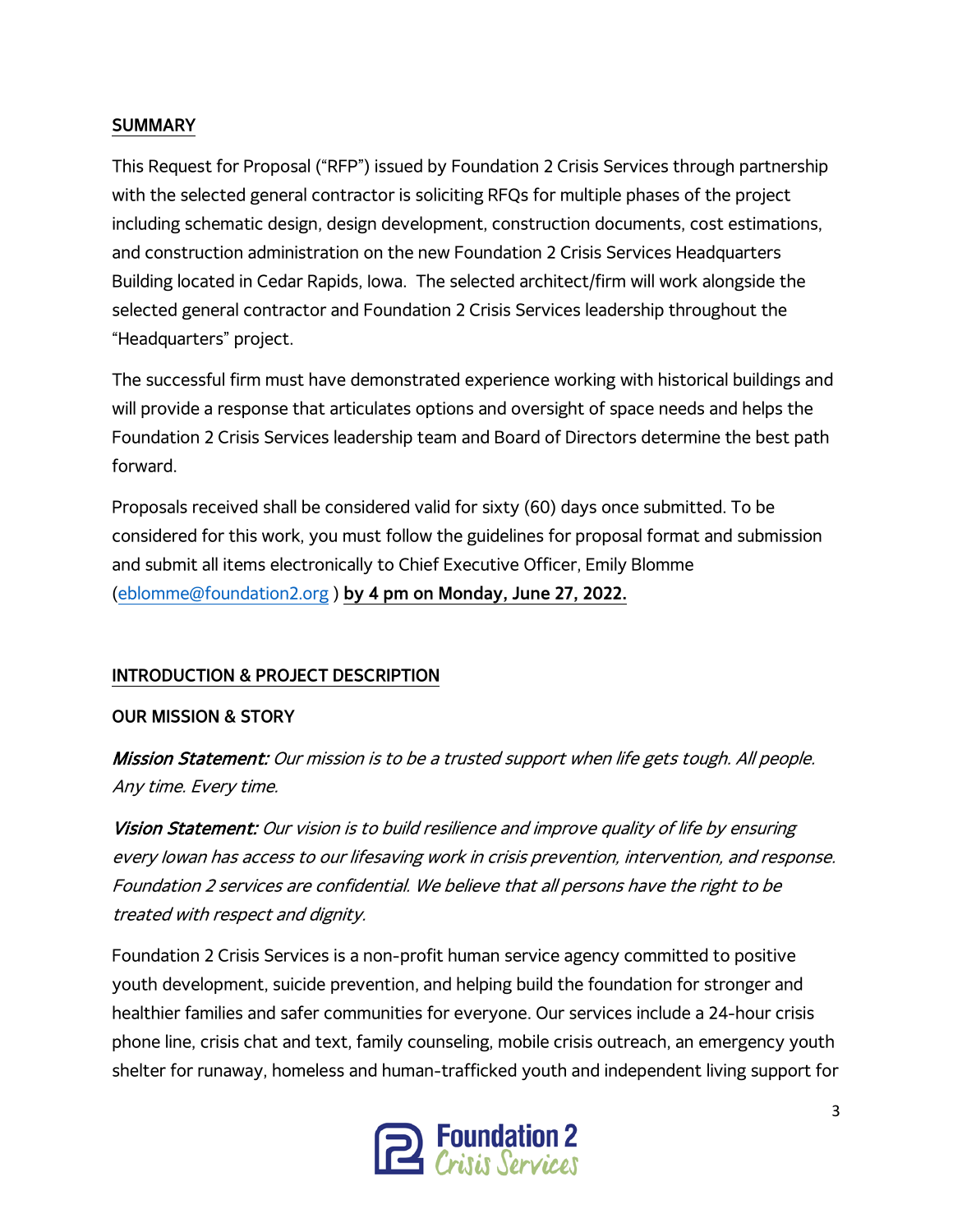young adults. We take over 70,000 crisis contacts a year. We began in 1970 as a volunteer led organization and have continued to grow and serve the state of Iowa.

Currently, we are 145+ employees strong and are a medium size non-profit headquartered in Eastern Iowa. Annual revenues are over \$8,000,000 and we continue to grow as the need for crisis mental health services increases across the state. You can learn more about us at [www.foundation2.org](http://www.foundation2.org/)

### **PROJECT DESCRIPTION**

Our "Headquarters Project" will combine multiple smaller offices scattered across the Cedar Rapids community into a single location. The Witwer Building located on the corner of 2nd Ave and 3rd St. SE (303 or 305 2nd Ave SE, Cedar Rapids, IA 52405 depending on available public documents) is currently under contract to purchase and will be the location of the Foundation 2 Crisis Services Headquarters.

The historic Witwer Building at 305 2nd Ave. SE, Cedar Rapids, IA was originally constructed in 1895 as the two-story Cedar Rapids Post Office and Federal Building and occupies the corner of Second Avenue and Third Street in the downtown central business district. This Renaissance Revival structure is one of only a few buildings erected in the late nineteenth century still standing in Cedar Rapids. Revisioned in 1906 by James Knox Taylor, supervising architect of the United States Treasury, the building was enlarged, and a third story was added. Original features include ornate carvings, decorative grill work, marble flooring, decorative wood molding and elaborate doorways.

The building is approximately 40,000 square feet including the basement. The top two floors were renovated in 2015 and have approximately 58 offices. White Star Ale House currently leases the first floor, and the basement is currently leased to a nightclub and will be included in the agency renovation.

The project entails a partial renovation to the existing space that will provide a permanent location to support our teams providing crisis and supportive services to Iowans. Being progressive in mindset about the wellness of our employees but fiscally conservative, we endeavor to create a welcoming environment that considers the natural beauty of the century old building, supports the mental and physical wellness of our employees, and is financially sustainable.

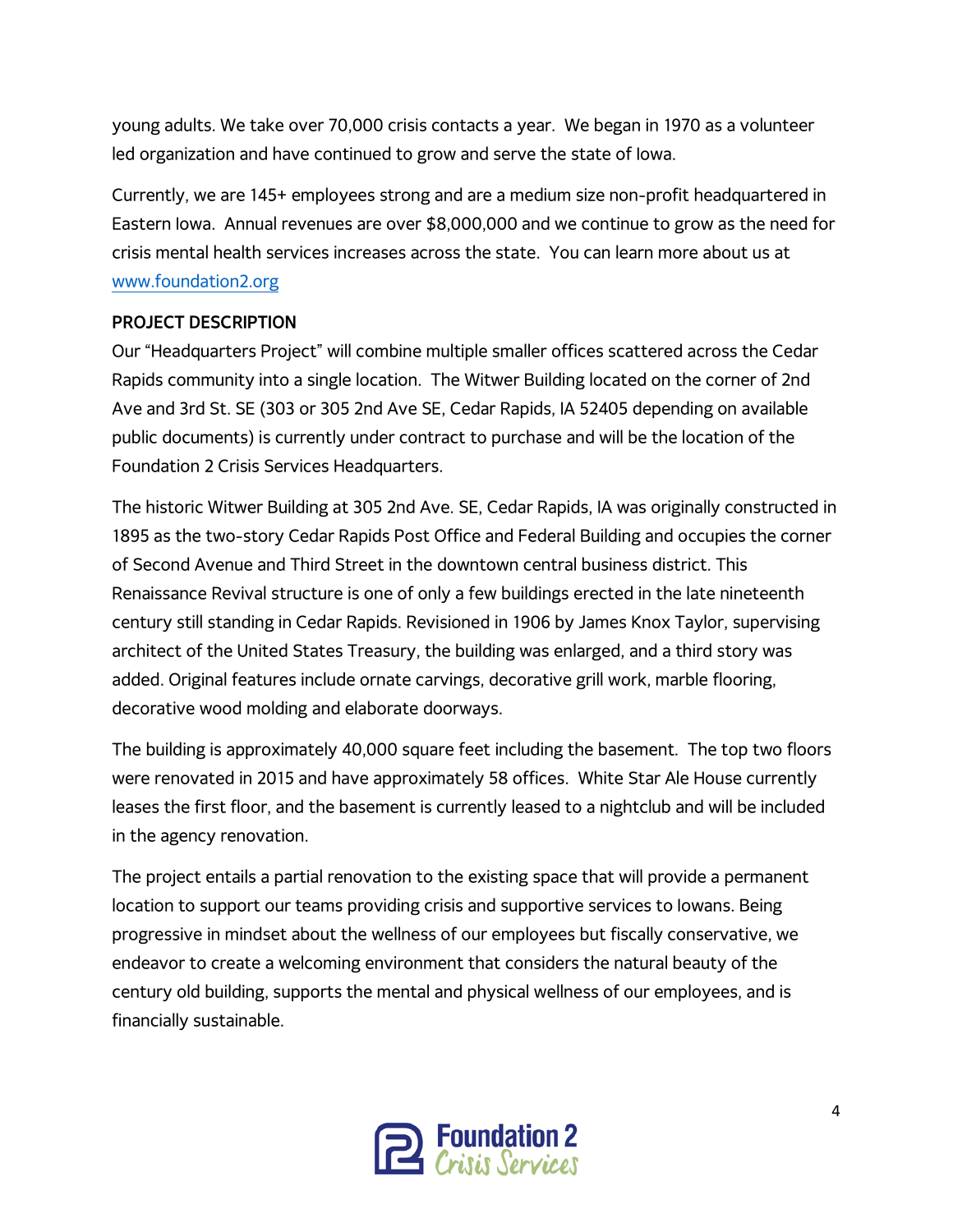The analysis shall incorporate recommendations based on best practices from employeefocused and supported businesses nationwide as well as agencies providing critical human service needs the community.

The following is a list of items considered to be in the facility but may change as design and cost are discusses:

## **2nd & 3rd Floor Workspace**

- Cohesive branded space
	- Agency PMS colors for flooring/walls
	- Agency logo use
	- Brand compliant graphics
	- Meeting rooms of all sizes with updated technology needs
	- Utilization of quotes from clients, etc.
	- Furniture as needed
- Renovated bathrooms that are ADA accessible and gender inclusive
- Counseling room for walk-ins needing support (off  $2<sup>nd</sup>$  floor entry)
- Restoration Room for counselors
- Studio Space for video/audio recording
- Sound proofing/limiting sound transfer in offices
- Sitting area/reading up at "Eagles Nest" attic area

### **Entry/1st Floor Needs:**

- Branded Signage on outside of the building
- Common Area/building entry on both the  $2^{nd}$  Ave. and  $3^{rd}$  St. side
- Community Room 50+ people on the  $1<sup>st</sup>$  Floor

### **Staff Area in Basement:**

- Small workout area with equipment (treadmill, bikes, etc.)
- Updated bathrooms with showers
- Lockers for employees
- Break room area
- Training room for internal meetings with technology
- Storage space

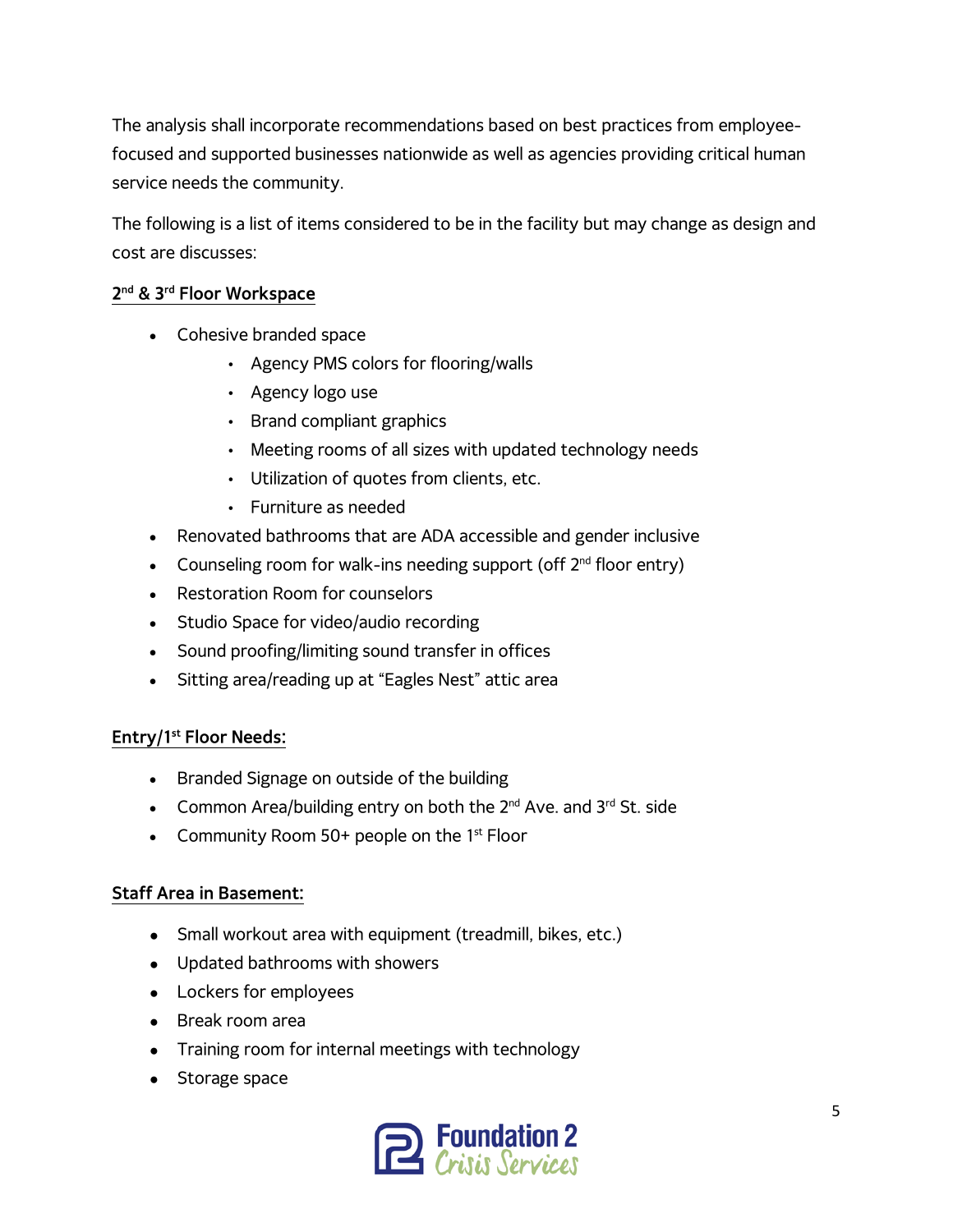## **BASIC SCOPE OF SERVICES**

- 1. Meet with stakeholders to collect information and confirm overall project (4 meetings)
- 2. Provide multiple design options using information provided in the stakeholder meetings
- 3. Work with general contractor to provide pricing scenarios for best value and provide multiple options to meet a range of costs to keep the project within budget.
- 4. Provide guidance and oversight of the design, architect and construction documents working alongside the general contractor and agency leadership

## **RFQ SUBMITTAL REQUIREMENTS**

Proposals shall include the following information and be no less than 20 single sided pages:

## 1. **General company information**

- a. Firm name (legal and Dba) and address
- b. Number of years in operation
- c. Primary point of contact
- d. Proposed team members, resumes and relevant project experience. Please highlight those who have experience working in historical spaces
- e. Disclosure of any recent or ongoing litigation related to building planning projects managed by the consultant or firm
- f. Narrative on your understanding of the project and a summary of the consultant/firm's objectives

# 2. **Project experience**

- a. List of three (3) comparable projects remodeling historical buildings or spaces that you have successfully completed in the last 6 years including but not limited to:
	- 1. Project name
	- 2. Project address
	- 3. Date of substantial completion
	- 4. Project size
	- 5. Project cost
	- 6. Project representative contact information

\*be advised Foundation 2 may contact project representatives for feedback

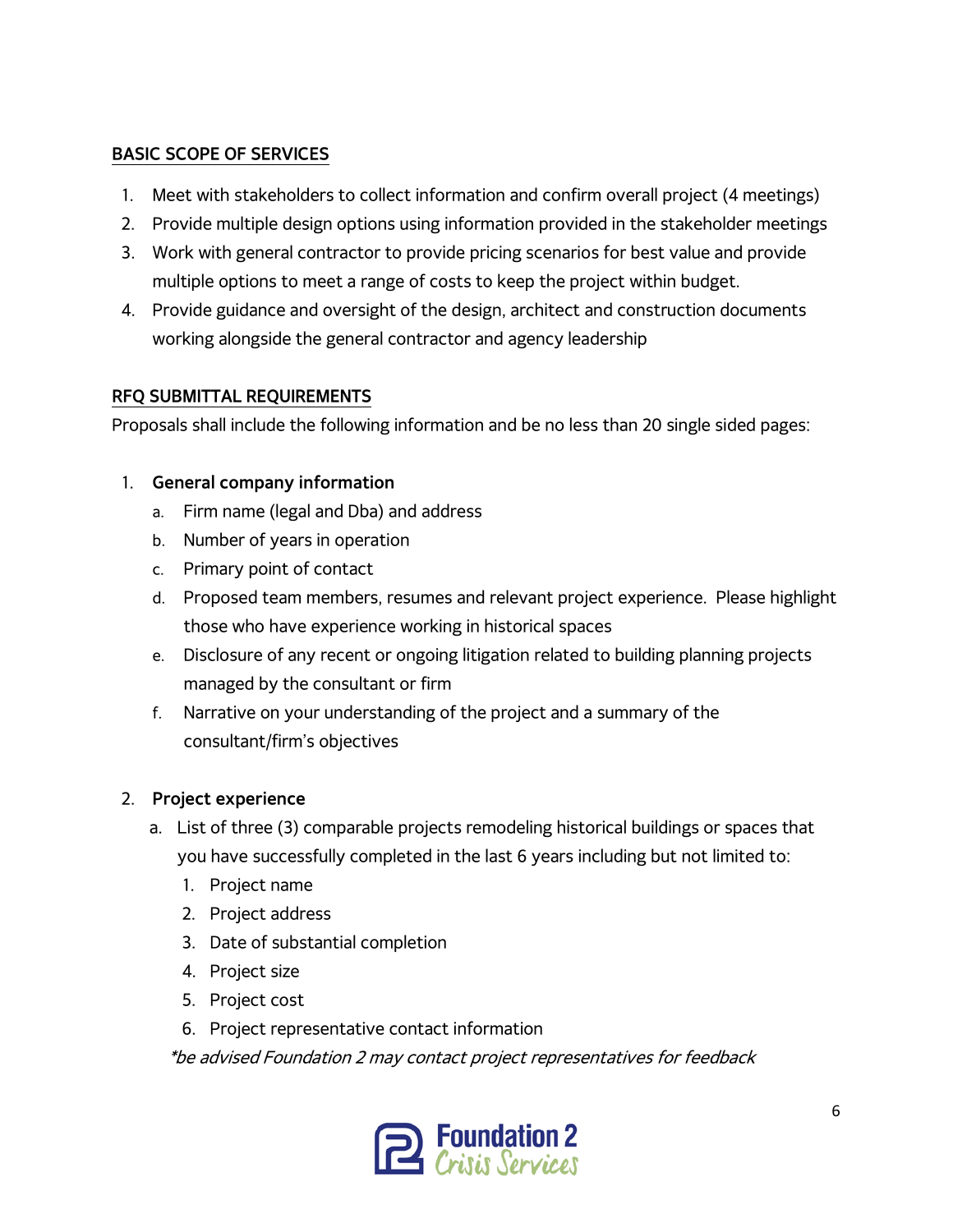## 3. **Project/Design Services**

- a. Discuss your approach to quality design to meet the needs of the agency
- b. Based on the above information regarding the purpose of the space and interests of the agency, identify what your services would look like for this project.
- c. Describe your experience creating spaces that are "employee focused" to help our agency support the good mental and physical wellness of our teams.
- d. Describe your experience working with historical spaces and ability to maintain the look/feel of the original space while renovating and updating the space.
- e. Describe how you keep track of overall project cost during each phase of the project.
- f. Describe how you plan to work with the general contractor of the project, our agency, and subcontractors to ensure the project gets completed as designed.

## 4. **Proposed Fee Structure**

- a. Provide the following:
	- Proposed Fee Structure
	- Provide your standard billing rates/overhead percentage for any additional services
	- Provide as a part of your fee applicable general and professional liability insurance rates and associated limits.

# **If you have any questions, feel free to reach out until 4pm Wednesday, June 22, 2022. Questions will be responded to as they come in!**

### **ANTICIPATED PROJECTED TIMELINE**

| June 13, 2022                | <b>RFP</b> issued                                          |
|------------------------------|------------------------------------------------------------|
| June 20, 2022                | Non-mandatory walk-thru of space 10am-12pm                 |
| June 22, 2022                | Questions due by 4pm                                       |
| June 27, 2022                | RFP Due at 4:00pm                                          |
| June 30, 2022                | Meeting to review, discuss, develop follow up questions    |
| July 8, 2022                 | Interview top 3 firms                                      |
| July 11, 2022                | Notification of selected firm                              |
| September 1, 2022 (estimate) | Project begins once building is in the Agency's possession |